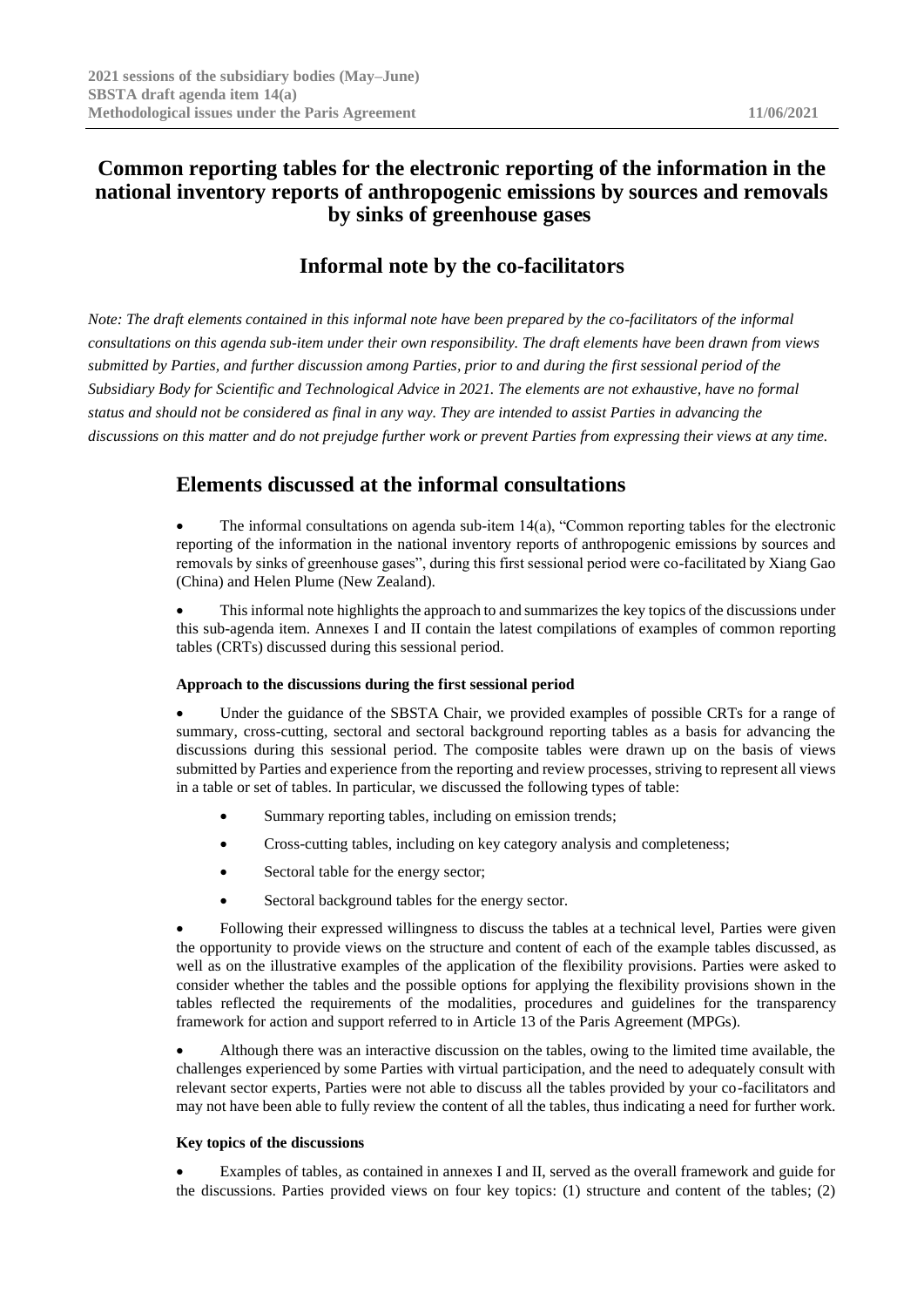application of the flexibility provisions contained in the MPGs; (3) use of reporting software; and (4) capacity-building.

### **1. Issues raised regarding the structure and content of the tables**

Parties provided their views on whether the tables contained in annexes I and II are aligned with the MPGs. Additional comments on the examples of the application of the flexibility provisions in the tables are provided in section 2 below.

• Regarding whether the example tables in annexes I and II may be considered as a basis for further discussion, the following views were expressed:

• Some Parties noted that the example tables in annexes I and II are a good basis for discussion;

Some Parties noted the need for experts to engage in further technical discussions after this session, but prior to CMA 3 in November 2021.

• Some Parties noted that starting with the use of the common reporting format (CRF) tables used by Annex I Parties for reporting under the Convention for their GHG inventory reporting may be problematic for some developing countries;

Some Parties noted that the starting point for developing countries may not have been fully reflected in the example tables, as developing countries have limited experience in dealing with the level of detail in the tables;

• Some Parties expressed the view that the example tables presented do not adequately reflect the views expressed in their submissions;

• Some Parties noted that the development of the tables should take into consideration past experience, the MPGs and the 2006 IPCC Guidelines.

• Regarding whether all tables included in annexes I and II are mandatory for reporting by all Parties, the following views were expressed:

• Some Parties consider that all CRTs are mandatory for reporting, with application of flexibility provisions where appropriate;

Some Parties consider that developing countries should only report summary tables, crosscutting tables and sectoral summary tables, while developed countries should continue to report tables similar to the CRF tables;

Some Parties noted that they are providing their views assuming that the tables in annexes I and II are examples of output tables.

• Regarding the distinction between the input to the reporting software and the generated output reporting tables, the following views were expressed:

• A distinction was made by some Parties between the output tables from the electronic reporting software and the information that will be input into that software. In addition to the structure and content of the tables, this issue may be related to the application of the flexibility provisions and the use of the software;

• Some Parties noted that it should not be possible to delete rows/columns in the software itself, but rather use notation keys for the flexibility provisions, with the output generated from the software reflecting the flexibility applied using the "flexibility provision notation key" or export tables by omitting lines/columns;

• Some Parties noted that the UNFCCC secretariat could generate tables containing complete input with the use of flexibility provision notation key and these tables could be made available to technical experts to facilitate the review process upon request.

• Regarding enhancing the user-friendliness of the Excel workbook contained in Annexes I and II, the following view was expressed: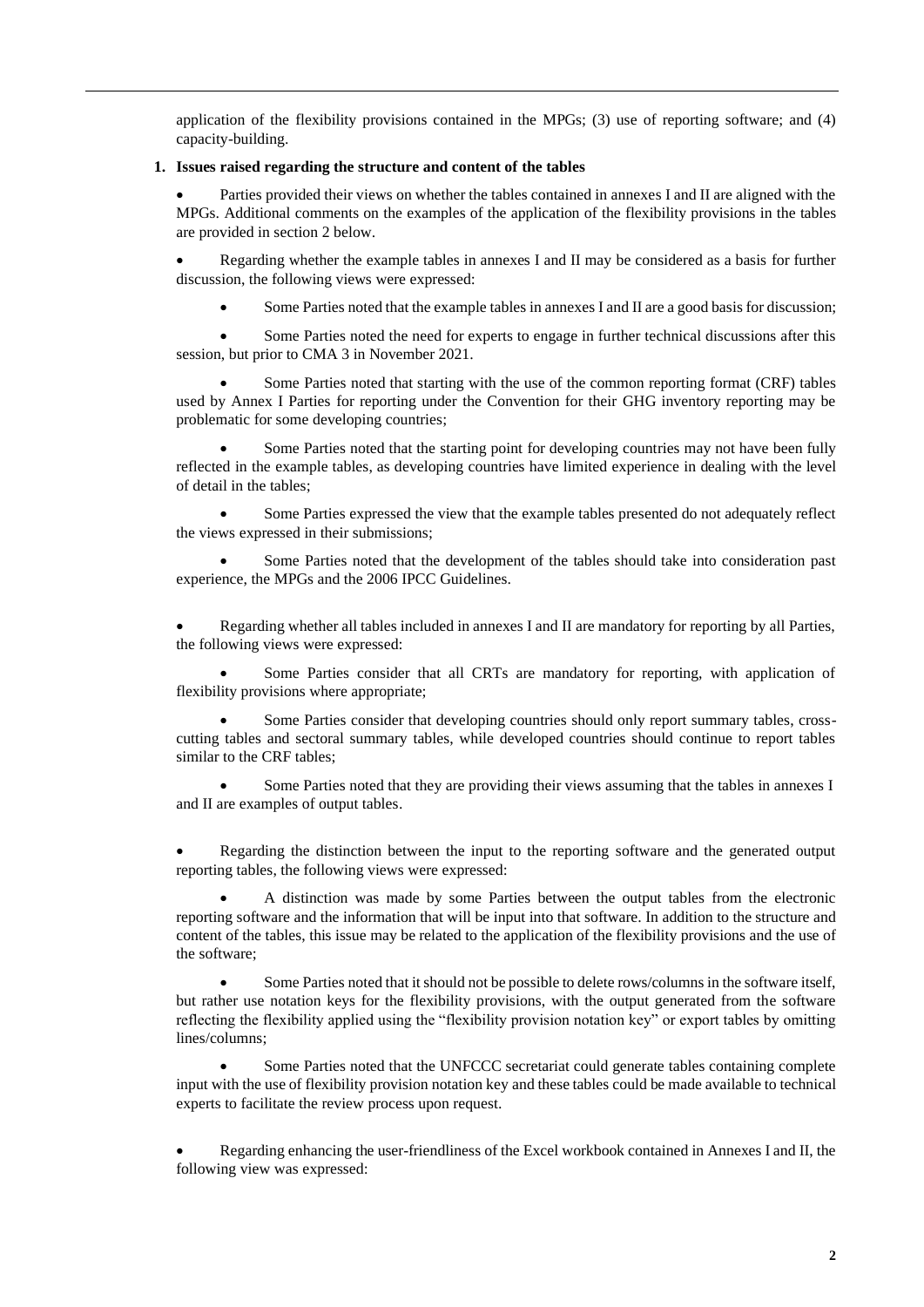• There was a suggestion by some Parties to include a table of contents in the workbook of the CRTs, to include a list of the tables with links for navigation.

*For the summary reporting tables*, the following views were expressed by one or more Parties:

• Some Parties expressed concern regarding additional categories shown for the LULUCF sector as they correspond to already identified land-use categories (e.g. N2O fertilization), but otherwise noted that the summary tables look fine;

- Some Parties noted that the tables in annexes I and II are a good starting point;
- Some Parties noted that the tables in annexes I and II could be further discussed and considered.

Regarding the category naming convention, the following views were expressed by one or more Parties:

• Some Parties noted that not all the category names are the same as those in the 2006 IPCC Guidelines (e.g. oil and natural gas and other energy production, navigation);

• Some Parties noted that the naming convention should follow the requirements in the MPGs and not directly the methodological guidance provided in the 2006 IPCC Guidelines.

• Regarding consideration of the 2019 Refinement to the 2006 IPCC Guidelines, the following views were expressed by one or more Parties:

Some Parties noted the need to include categories from the 2019 Refinement to the 2006 IPCC Guidelines for Parties that voluntarily choose to apply the 2019 Refinement;

• Some Parties noted the need to enable Parties to report information for country-specific categories to facilitate full and comprehensive reporting;

• Some Parties disagreed with reorganizing the categories to reflect the 2019 Refinement to the 2006 IPCC Guidelines in the tables;

• Some Parties suggested working first on a single set of tables based on the 2006 IPCC Guidelines;

• Some Parties noted that it may not be practical to accommodate the 2019 Refinement to the 2006 IPCC Guidelines at this late stage.

*For the key category analysis table*, all comments on this table were related to the application of options for the flexibility provisions (see section 2 below).

*For the GHG emission trends table*, the following views were expressed by one or more Parties:

Some Parties expressed concern about the additional categories shown for the LULUCF sector as they correspond to already identified land-use categories (e.g.  $N_2O$  fertilization);

• Some Parties noted that the tables are well structured and consistent with the MPGs;

• Some Parties indicated that emission trends are better displayed in a graph than in a table (e.g. the user could push a button in the software and generate and report a graph).

*For the completeness table*, a group of Parties identified that there is no need for such a table and the information could be provided in narrative format in the national inventory document (NID).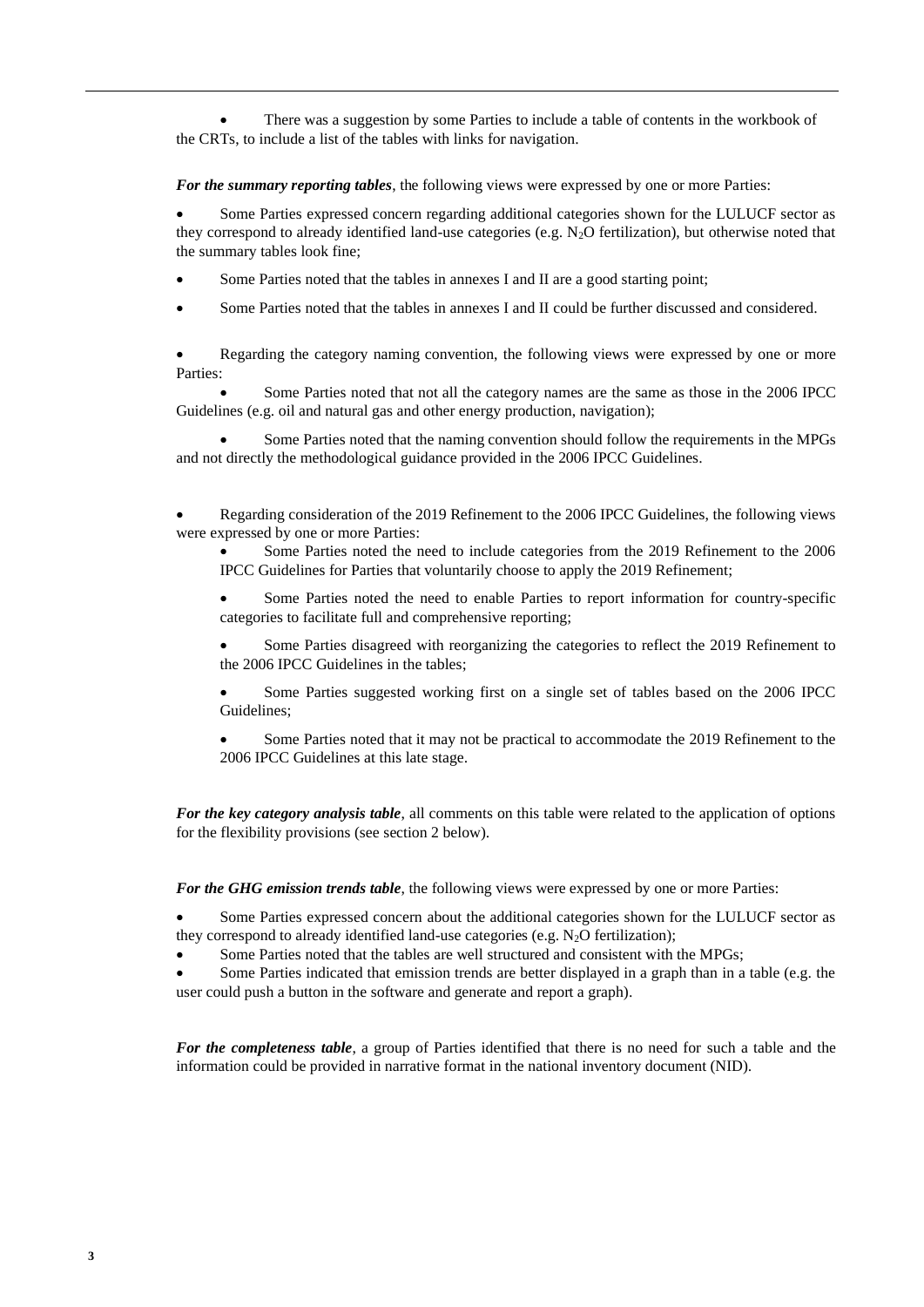*For the sectoral tables and background tables for the energy sector:*

• Regarding the structure of the tables, the following views were expressed by one or more Parties:

Some Parties noted that the example tables contain all necessary elements and consistent table coding;

• Some Parties noted that the tables should allow more disaggregated reporting in line with national circumstances;

- Some Parties supported the need for further work on the tables;
- Some Parties indicated that they had additional detailed comments on the tables;

• Regarding the reporting of activity data, the following views were expressed by one or more Parties: • Some Parties noted that the MPGs require reporting of activity data so there is a need for

background tables in the CRTs;

• Some Parties noted that there is no requirement for background tables to be reported in the CRTs;

Some Parties noted that activity data could be reported in the NID.

#### **2. Issues raised regarding the application of the flexibility provisions**

• Regarding the extent of the flexibilities offered by the MPGs, the following views were expressed by one or more Parties:

• Some Parties noted that the flexibility provisions available are defined in the MPGs and satisfy the requirement in paragraph 89 of decision 1/CP.21;

• Some Parties expressed the view that paragraph 89 of decision 1/CP.21 states that developing country Parties shall be provided flexibility, including in the scope, frequency and level of detail of reporting;

• Some Parties identified the possibility for the application of flexibility beyond the MPGs, for example regarding the need to use the reporting software, the need to report all tables or the requirement to report at a certain level of detail.

• Regarding the options for applying flexibility, the following views were expressed by one or more Parties:

• Parties noted that there are a range of approaches to applying the flexibility provisions in the CRTs, including:

- Colours or shading in cells;
- Notation keys (new or existing);
- Documentation boxes;
- Footnotes, narrative descriptions or dropdown menus;
- Deleting or not displaying rows, columns, elements or entire tables;
- Providing less disaggregated data;
- Addition of a column to provide explanation for using the flexibility provision;

• Providing in the biennial transparency report, NID and/or CRTs a summary table showing where the specific flexibility provisions have been applied, the specific capacity constraints, and the self-determined estimated time frames for improvements in relation to those capacity constraints. This table could be automatically populated using the reporting software.

Some Parties noted that the options for applying flexibility, as included in the yellow highlighted tabs in the tables in annexes I and II, cover all of the possible flexibility options considered by Parties;

Some Parties noted that the options for applying flexibility, as included in the yellow highlighted tabs in the tables in annexes I and II, cover most of the possible flexibility options considered by Parties;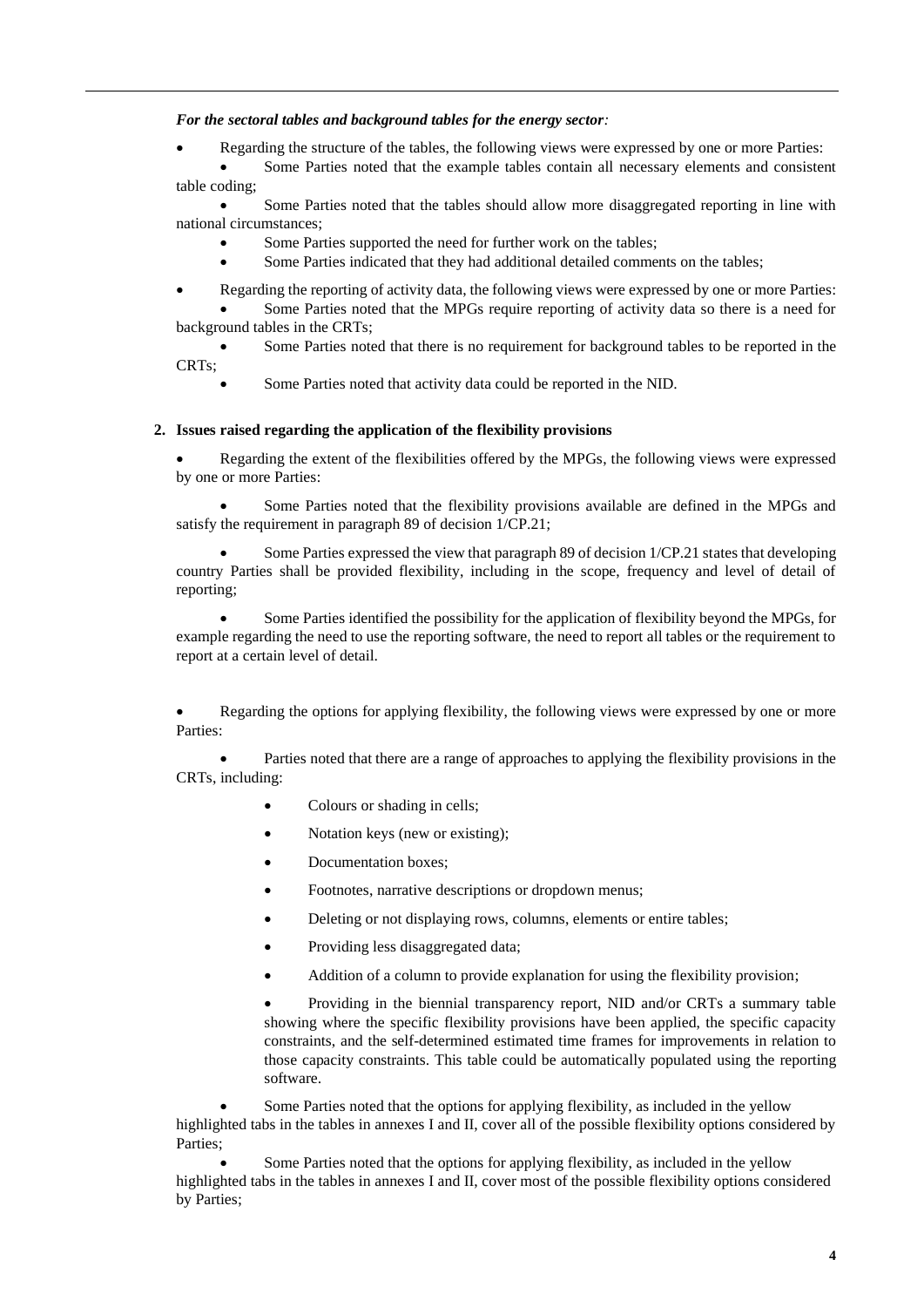Some Parties consider that there is a need for further discussion on these options (e.g. when referring to use of footnotes, are these footnotes presented as a notation key or a number?);

Some Parties noted that the use of some flexibility provisions can only be reflected in the NID;

• Most Parties highlighted that they have a preference as to which option or combination of options is most appropriate.

• Regarding the application of the flexibility options in the tables, the following views were expressed by one or more Parties:

Some Parties noted that there is a predetermined way of applying flexibility for each reporting table;

• Some Parties noted that a Party may choose a combination of one or more approaches to applying a flexibility provision in different areas;

• Some Parties noted that different ways of applying flexibility would not be inconsistent with the MPGs as long as the Party clarifies that it has applied the flexibility.

• Regarding the deletion of rows, columns and/or tables as an option for implementing the flexibility provisions, the following views were expressed by one or more Parties:

• Some Parties noted that the deletion of rows, columns and/or tables affects the principles of transparency, accuracy, consistency, completeness and comparability;

• Some Parties noted that the deletion of rows, columns and/or tables is consistent with the application of flexibility foreseen in the development of the MPGs, as contained in paragraph 89 of decision 1/CP.21.

• Some Parties noted that the deletion of rows and/or columns is inconsistent with paragraph 6 of the MPGs because Parties need to clearly indicate which flexibility provision was applied.

• Regarding the application of flexibility provisions and the use of software, the following views were expressed by one or more Parties:

• Some Parties noted that the application of flexibility could be through the use of output/ report generation functions in the reporting software. There may be a difference between input information and output tables. There may be a possibility of making input tables available for the purpose of the expert review during the review week upon the request of the technical expert review team;

Some Parties mentioned that there could be different display options for the tables.

• Regarding the application of the flexibility provisions to specific tables included in annexes I and II, Parties made the following specific comments:

*For the summary reporting tables*, the following views were expressed by one or more Parties:

Some Parties support the addition of the column for "Explanation for using flexibility provision" including discussion of capacity constraints and period for improvement;

• Some Parties noted that flexibility is not relevant in each row or column. As such, it is not clear how to fill in the last column in the case of two flexibilities in the same row;

Some Parties noted the need to be able to delete F-gases.

*For the key category analysis table*, the following views were expressed by one or more Parties:

• Some Parties noted that notation keys should be used for reporting categories that would have been key at a 95 per cent threshold, but which were not considered key because the Party chose to apply a lower threshold in accordance with the flexibility provision in paragraph 25 of the MPGs;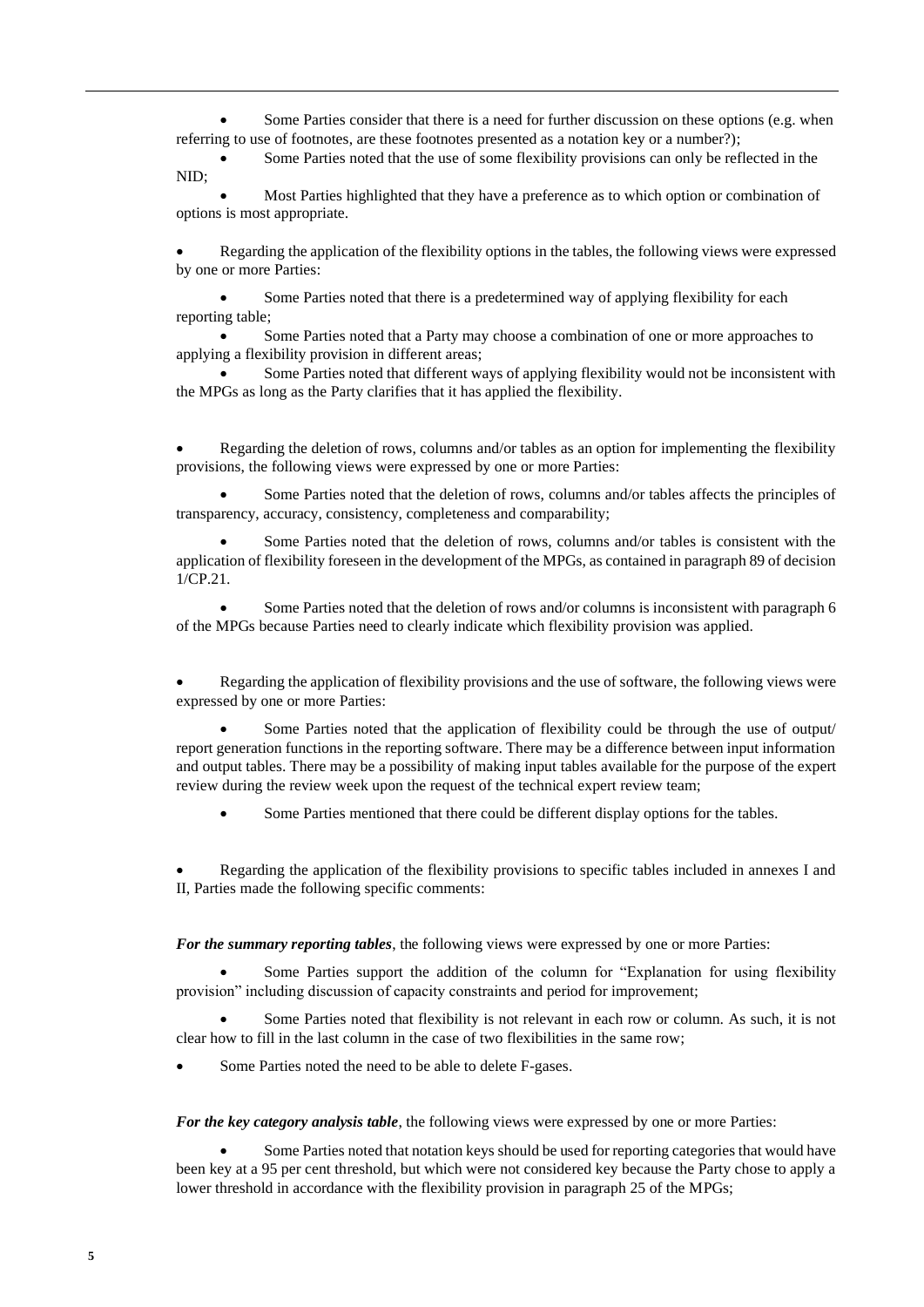Some Parties noted that there is no need to use notation keys for reporting categories that would have been key had a 95 per cent threshold been applied but were not owing to the chosen threshold.

For the *GHG emission trends table*, the following views were expressed by one or more Parties:

• Some Parties noted that the best option for flexibility is to establish new notation keys to be used for years that Parties do not report;

• Some Parties noted that tables should only show columns for years that are filled.

For the *completeness table*, some Parties proposed use of a footnote if the notation key "NE" is reported on the basis of the use of the higher insignificance threshold. The insignificance threshold would then be indicated in the documentation box.

For the *sectoral tables for the energy sector*, the following views were expressed by one or more Parties:

Some Parties noted that there should be no flexibility for gases in these tables, as only CO2,  $CH<sub>4</sub>$  and N<sub>2</sub>O are reported in this sector;

Some Parties support the addition of the column for "Explanation for using flexibility provision" including discussion of capacity constraints and period for improvement;

• Some Parties noted that flexibility is not relevant in each row or column. As such, it is not clear how to fill in the last column in the case of two flexibilities in the same row.

For the *background tables for the energy sector*, the following views were expressed by one or more Parties:

Some Parties support the addition of the column for "Explanation for using flexibility provision" including discussion of capacity constraints and period for improvement;

• Some Parties noted that flexibility is not relevant in each row or column. As such, it is not clear how to fill in the last column in the case of two flexibilities in the same row.

# **3. Issues raised regarding use of reporting software**

• Parties consider that use of software facilitates reporting. Some Parties consider the secretariat to have a role in developing software for the reporting of CRTs.

Some Parties noted that reporting software can automatically generate tables.

• Some Parties highlighted the need for financial and capacity-building support for developing countries to use any software.

# **4. Issues raised regarding capacity-building**

• Parties highlighted that capacity-building for developing country Parties is essential to facilitate reporting in accordance with the enhanced transparency framework. Many Parties noted that, without appropriate financial, technical and capacity-building support, developing country Parties will not be able to properly implement the enhanced transparency framework.

Some Parties noted that progress and decisions on the enhanced transparency framework must be accompanied by concrete progress and decisions on support at CMA 3.

Some Parties highlighted the need for training in the use of any new reporting software.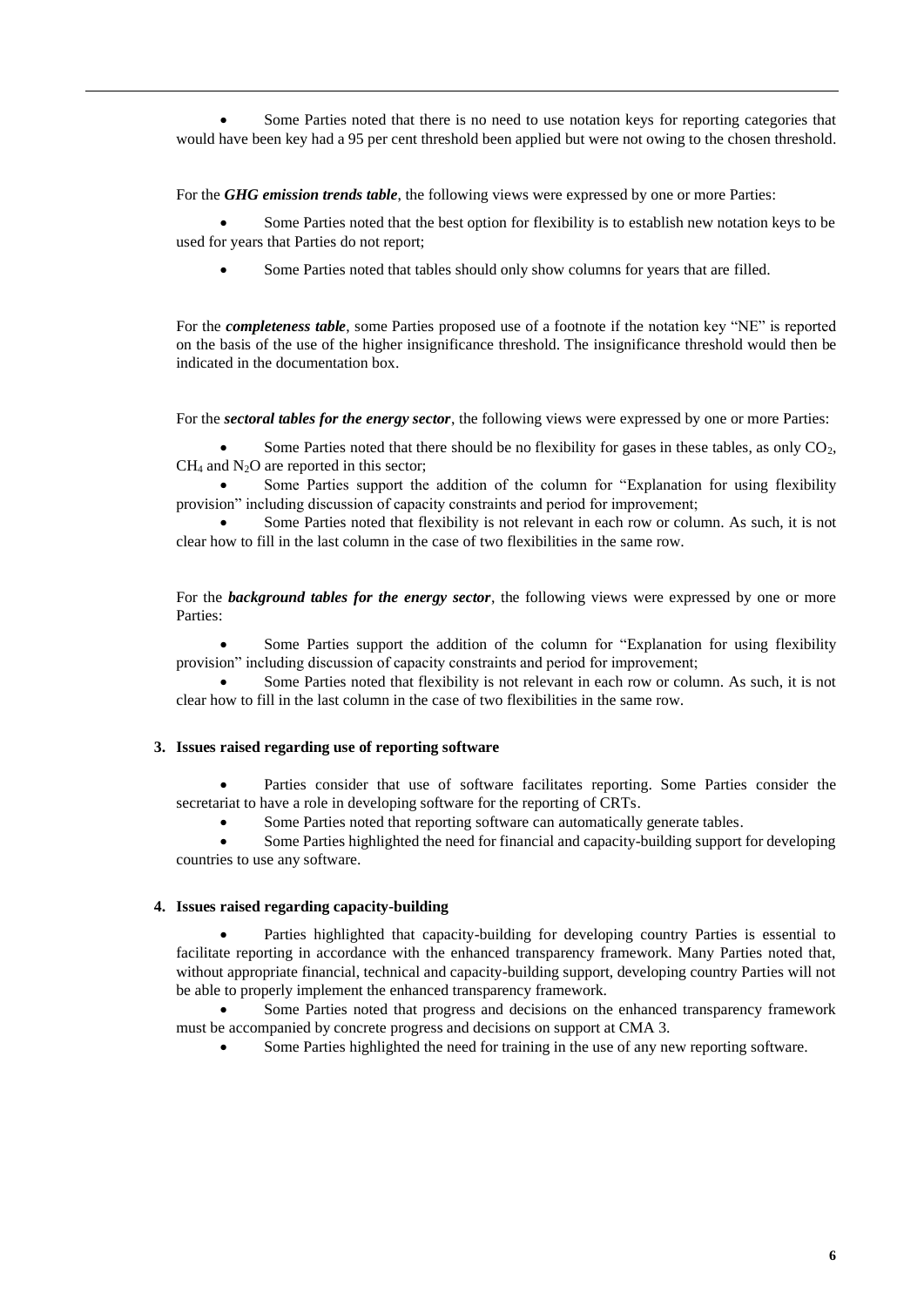### **Annex I. Compilation of example CRTs, including examples illustrating the application of flexibility (one workbook)**

This annex contains the examples of summary, cross-cutting, sectoral and sectoral background reporting tables that were presented to advance discussions. Owing to time constraints, only a subset of those tables was discussed. In addition, this annex contains illustrative examples of the application of flexibility options for some of the example tables. These flexibility options could be extended mutatis mutandis to the corresponding tables for the other sectors.

The example tables and the application of flexibility provisions detailed in this annex are not exhaustive, have no formal status and should not be considered final in any way. They are intended to assist Parties in advancing the discussions on this matter and do not prejudge further work or prevent Parties from expressing their views at any time.

The workbook is available at:<https://unfccc.int/documents/278871>